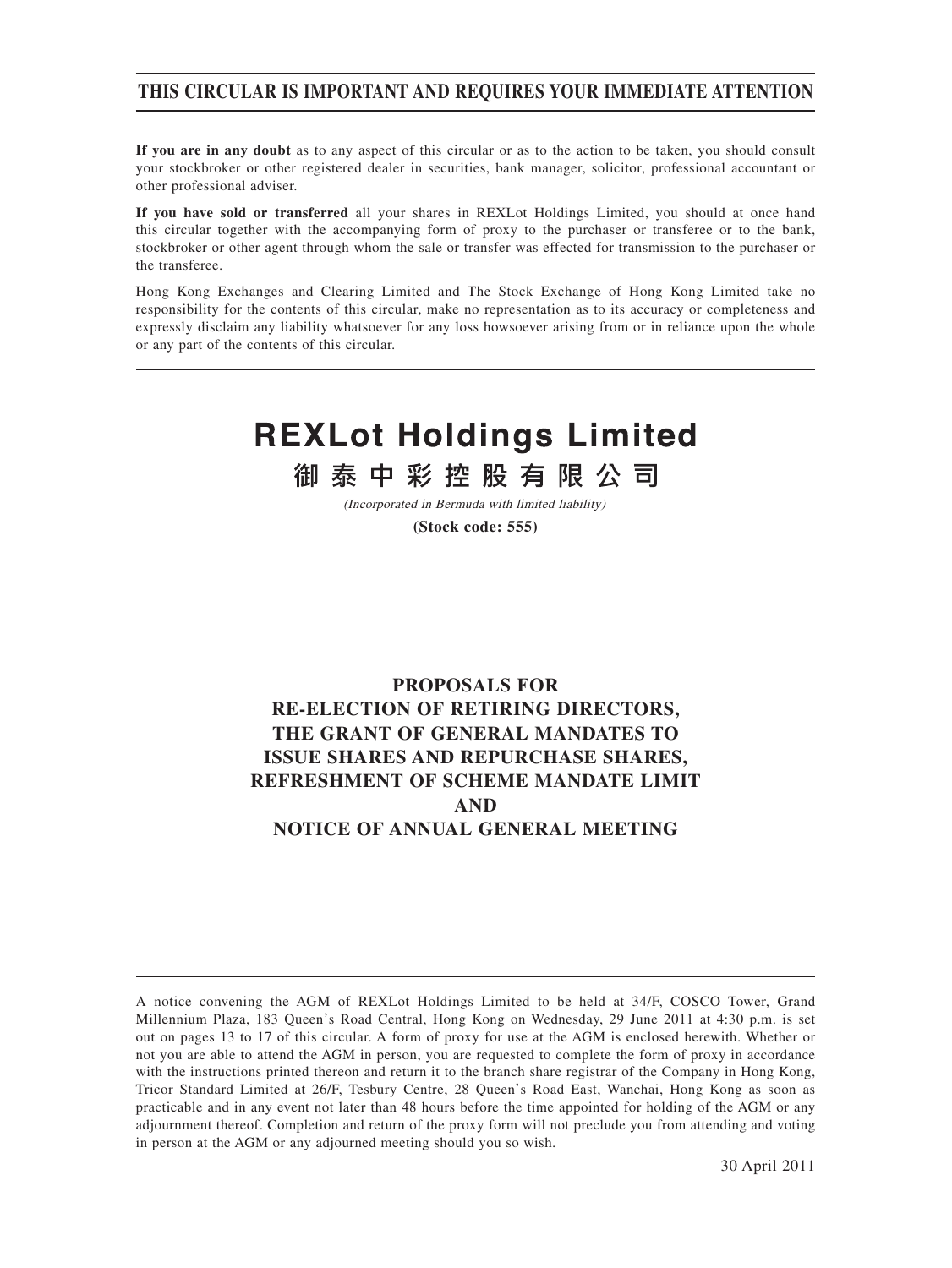# **CONTENTS**

### Page

|                                                            | $\mathbf{1}$   |
|------------------------------------------------------------|----------------|
| Letter from the Board                                      |                |
|                                                            | 3              |
|                                                            | $\overline{4}$ |
| The Repurchase Mandate and General Mandate to Issue Shares | 6              |
|                                                            | 6              |
|                                                            | 8              |
|                                                            | 9              |
|                                                            | 9              |
|                                                            | 10             |
| Appendix II - Notice of Annual General Meeting             | 13             |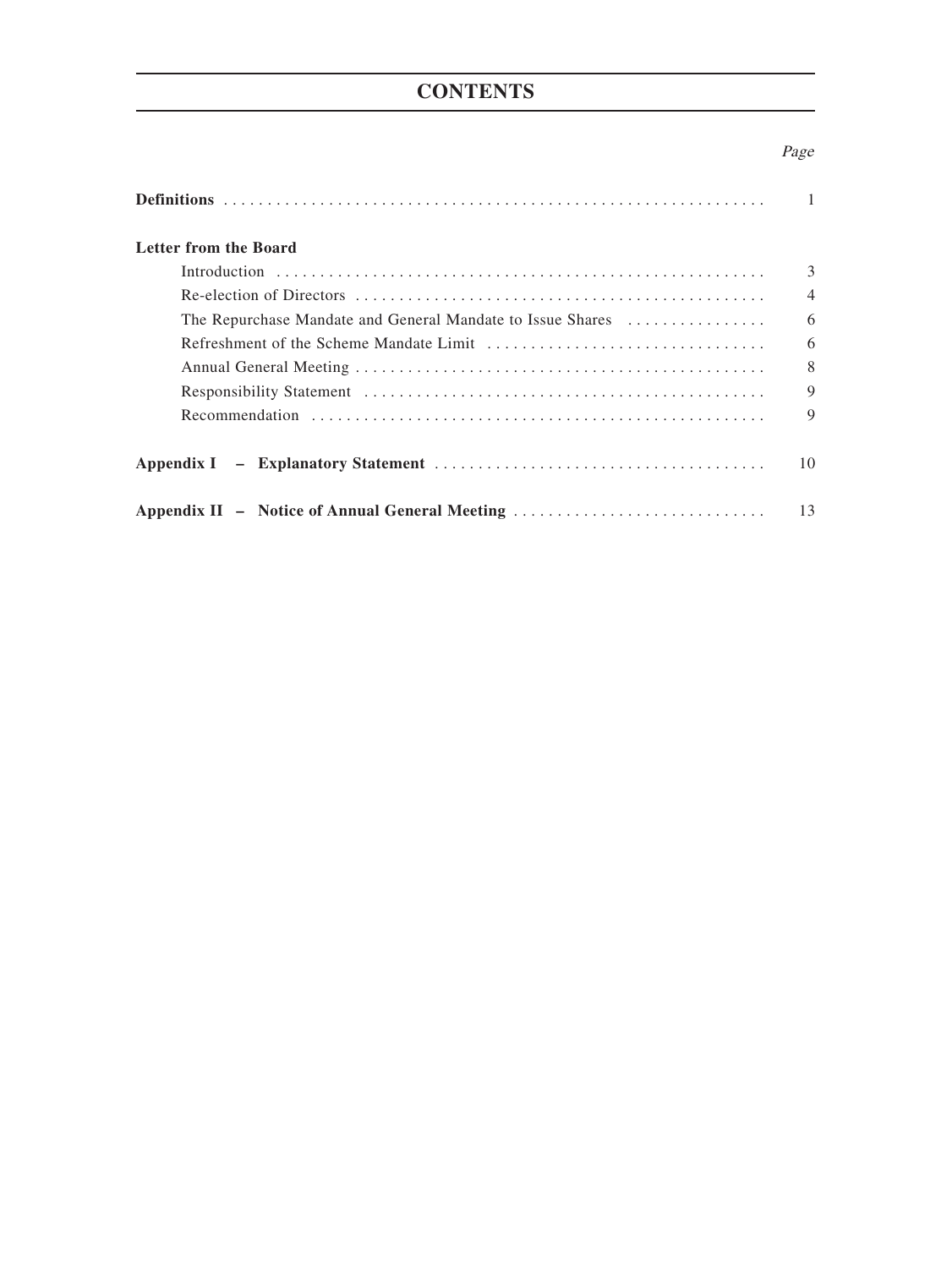# **DEFINITIONS**

In this circular, unless the context otherwise requires, the following expressions shall have the following meanings:

| "AGM"                     | the annual general meeting of the Company to be held at 34/F,<br>COSCO Tower, Grand Millennium Plaza, 183 Queen's Road<br>Central, Hong Kong on Wednesday, 29 June 2011 at 4:30 p.m.                                                                                                                                                                                         |
|---------------------------|------------------------------------------------------------------------------------------------------------------------------------------------------------------------------------------------------------------------------------------------------------------------------------------------------------------------------------------------------------------------------|
| "Board"                   | the board of Directors                                                                                                                                                                                                                                                                                                                                                       |
| "Bye-laws"                | the bye-laws of the Company                                                                                                                                                                                                                                                                                                                                                  |
| "Company"                 | REXLot Holdings Limited, an exempted company incorporated<br>in Bermuda with limited liability and the securities of which<br>are listed on the Stock Exchange                                                                                                                                                                                                               |
| "Director(s)"             | the director(s) of the Company                                                                                                                                                                                                                                                                                                                                               |
| "Group"                   | the Company, its subsidiaries and jointly controlled entities                                                                                                                                                                                                                                                                                                                |
| "Hong Kong"               | the Hong Kong Special Administrative Region of the People's<br>Republic of China                                                                                                                                                                                                                                                                                             |
| "Latest Practicable Date" | 26 April 2011, being the latest practicable date prior to the<br>printing of this circular for ascertaining certain information<br>contained herein                                                                                                                                                                                                                          |
| "Listing Rules"           | the Rules Governing the Listing of Securities on the Stock<br>Exchange                                                                                                                                                                                                                                                                                                       |
| "Options"                 | the options granted under the Share Option Scheme to<br>subscribe for Share in accordance with the terms of the Share<br>Option Scheme                                                                                                                                                                                                                                       |
| "Repurchase Mandate"      | a general mandate proposed to be granted to the Directors to<br>exercise all the powers of the Company to repurchase Shares<br>listed on the Stock Exchange with an aggregate nominal<br>amount not exceeding 10% of the aggregate nominal amount<br>of the share capital of the Company in issue as at the date of<br>passing the relevant resolution to grant such mandate |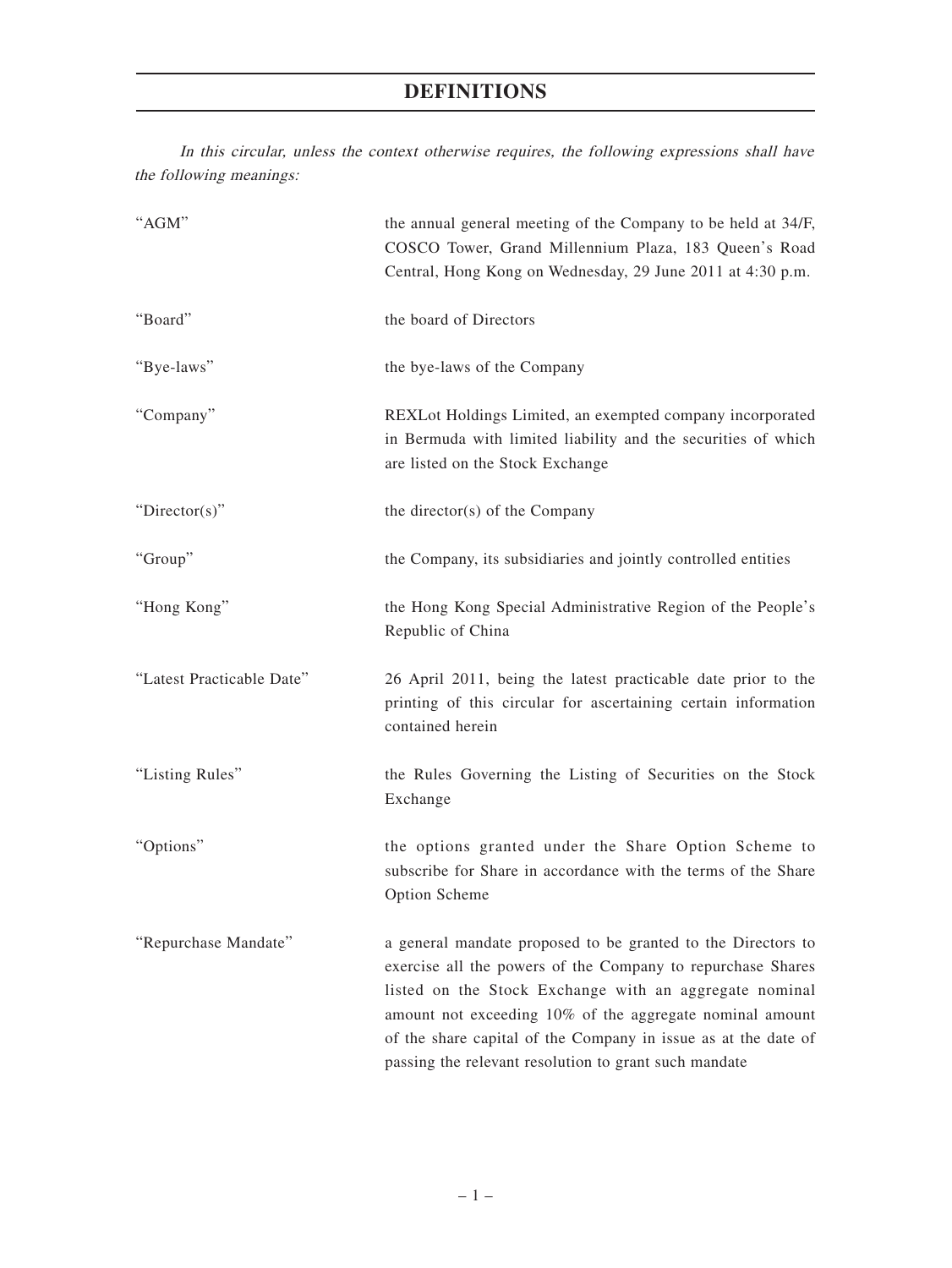# **DEFINITIONS**

| "Scheme Mandate Limit" | the maximum number of Shares which may be allotted and<br>issued upon the exercise of all options to be granted under the<br>Share Option Scheme which initially shall not in aggregate<br>exceed 10% of the Shares in issue as at the date of adoption of<br>the Share Option Scheme and thereafter, if refreshed shall not<br>exceed 10% of the Shares in issue as at the date of approval of<br>the refreshed limit by the Shareholders |
|------------------------|--------------------------------------------------------------------------------------------------------------------------------------------------------------------------------------------------------------------------------------------------------------------------------------------------------------------------------------------------------------------------------------------------------------------------------------------|
| "SFO"                  | the Securities and Futures Ordinance (Chapter 571 of the Laws<br>of Hong Kong)                                                                                                                                                                                                                                                                                                                                                             |
| "Share(s)"             | share(s) of $HK$0.01$ each in the capital of the Company                                                                                                                                                                                                                                                                                                                                                                                   |
| "Share Option Scheme"  | the share option scheme adopted by the Company on 22<br>November 2002                                                                                                                                                                                                                                                                                                                                                                      |
| "Shareholders"         | holders of the Shares                                                                                                                                                                                                                                                                                                                                                                                                                      |
| "Stock Exchange"       | The Stock Exchange of Hong Kong Limited                                                                                                                                                                                                                                                                                                                                                                                                    |
| "Takeovers Code"       | Hong Kong Code on Takeovers and Mergers                                                                                                                                                                                                                                                                                                                                                                                                    |
| "HK\$"                 | Hong Kong dollars                                                                                                                                                                                                                                                                                                                                                                                                                          |
| $``q_0"$               | per cent.                                                                                                                                                                                                                                                                                                                                                                                                                                  |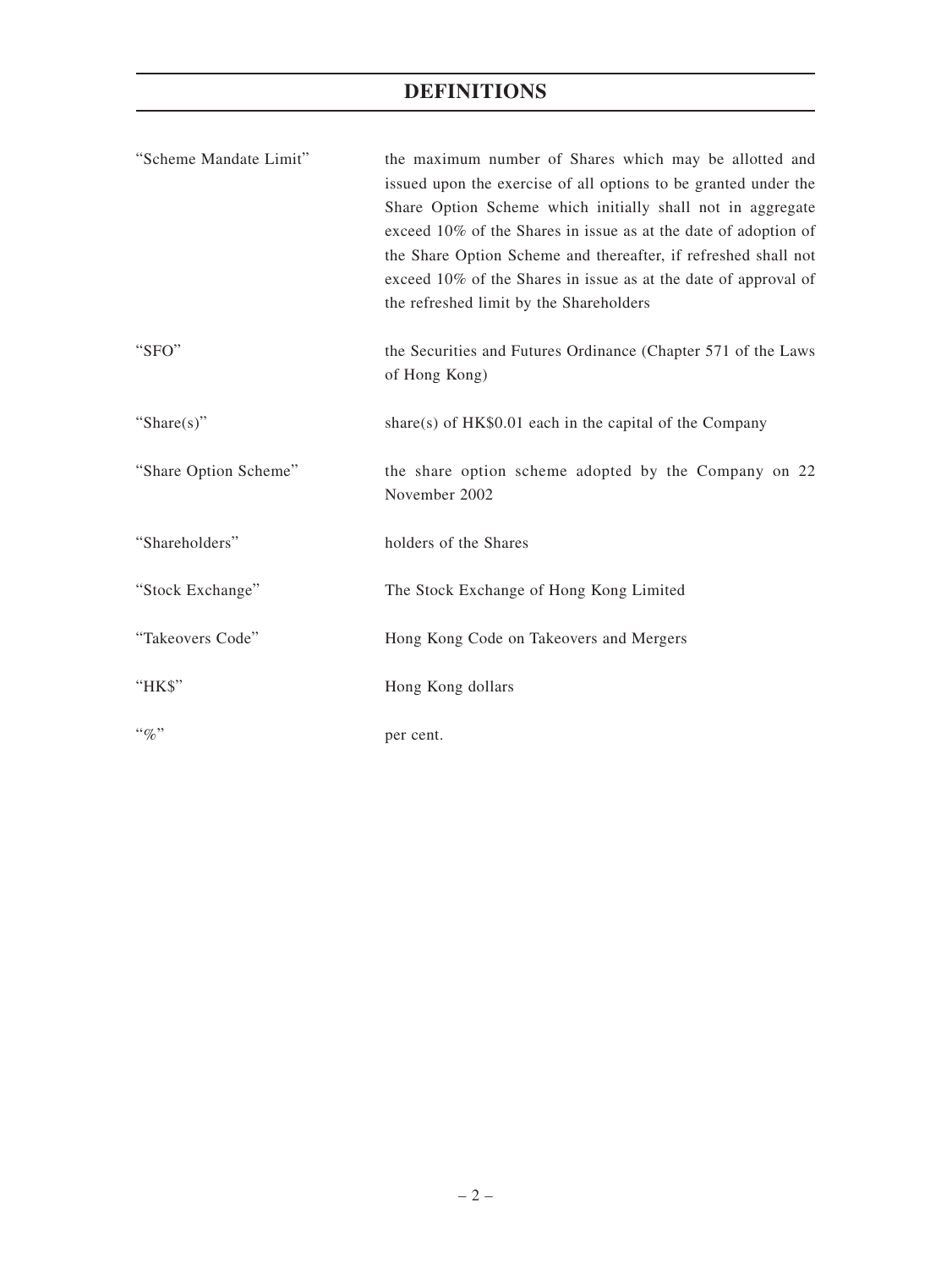# **REXLot Holdings Limited** 御泰中彩控股有限公司

(Incorporated in Bermuda with limited liability)

**(Stock code: 555)**

Executive Directors: Chan How Chung, Victor Boo Chun Lon

Independent non-executive Directors: Yuen Wai Ho Chow Siu Ngor Lee Ka Lun

Registered Office: Canon's Court 22 Victoria Street Hamilton HM12 Bermuda

Head Office and Principal Place of Business in Hong Kong: Suite 3401, 34/F, COSCO Tower Grand Millennium Plaza 183 Queen's Road Central Hong Kong

30 April 2011

To the Shareholders and, for information only, holders of the options of the Company

Dear Sir/Madam,

# **PROPOSALS FOR RE-ELECTION OF RETIRING DIRECTORS, THE GRANT OF GENERAL MANDATES TO ISSUE SHARES AND REPURCHASE SHARES, REFRESHMENT OF SCHEME MANDATE LIMIT AND NOTICE OF ANNUAL GENERAL MEETING**

#### **INTRODUCTION**

The purpose of this circular is to provide you with information regarding the following resolutions to be proposed at the AGM in order to enable you to make informed decisions on whether to vote for or against the resolutions.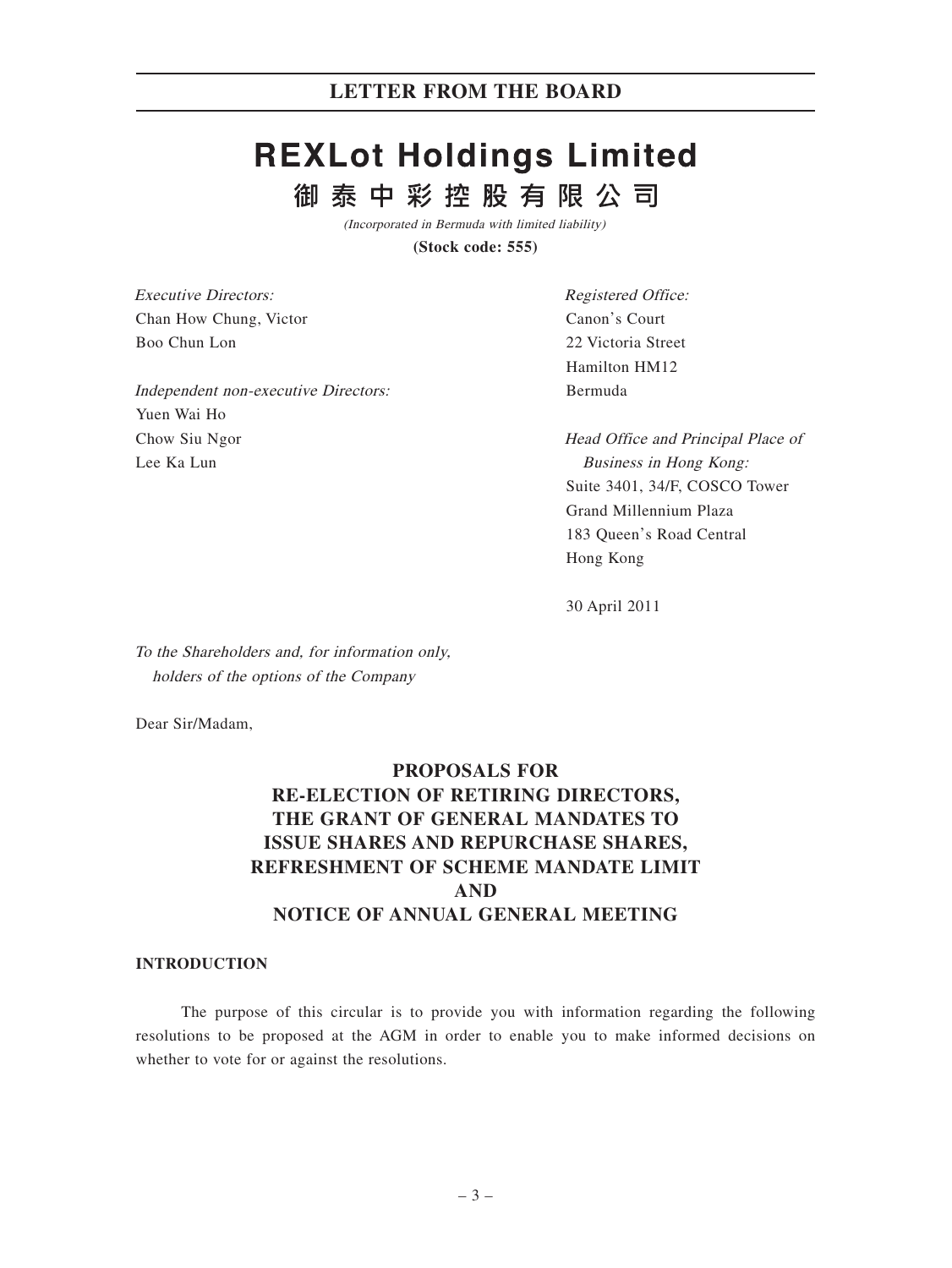The resolutions include (i) re-election of Directors; (ii) granting to the Directors the Repurchase Mandate; (iii) granting to the Directors a general and unconditional mandate (a) to issue further Shares representing up to 20% of the aggregate nominal amount of the issued share capital of the Company as at the date of passing of the resolution; and (b) to issue Shares not exceeding the aggregate nominal amount of the share capital so repurchased pursuant to the Repurchase Mandate; and (iv) refreshment of the Scheme Mandate Limit.

#### **RE-ELECTION OF DIRECTORS**

At the AGM, a resolution will be proposed to re-elect Directors. In accordance with Byelaw 99, Messrs. Yuen Wai Ho and Lee Ka Lun shall retire at the AGM and, being eligible, offer themselves for re-election. Details of the Directors who are proposed to be re-elected at the AGM are set out as follows:

**Mr. YUEN Wai Ho**, aged 51, was appointed as an independent non-executive Director of the Company on 8 April 2004. He is the chairman of the audit committee and a member of the remuneration committee of the Company. Mr. Yuen obtained a master in business administration from the University of Bath in England in 1988. He is a fellow member of both the Hong Kong Institute of Certified Public Accountants and the Association of Chartered Certified Accountants, an associate member of the Chartered Institute of Management Accountants and the Institute of Chartered Secretaries & Administrators. Mr. Yuen has more than 25 years of experience in auditing and commercial fields, 10 of which were working in multinational companies. Mr. Yuen also served as an independent non-executive director of Zhuguang Holdings Group Company Limited (formerly known as Nam Fong International Holdings Limited), a listed company in Hong Kong, from 14 September 2007 to 28 October 2009. He is currently a partner of a firm of certified public accountants.

Save as disclosed above, Mr. Yuen does not hold any position with the Company or other members of the Group, nor did he act as director in any other listed public company in the past 3 years preceding the date hereof.

Currently Mr. Yuen is entitled to receive an annual director's fee of HK\$150,000. Mr. Yuen is not connected with any Directors, senior management, substantial shareholders (as defined in the Listing Rules) or controlling shareholders (as defined in the Listing Rules) of the Company, and he does not have any interests in shares of the Company within the meaning of Part XV of the SFO.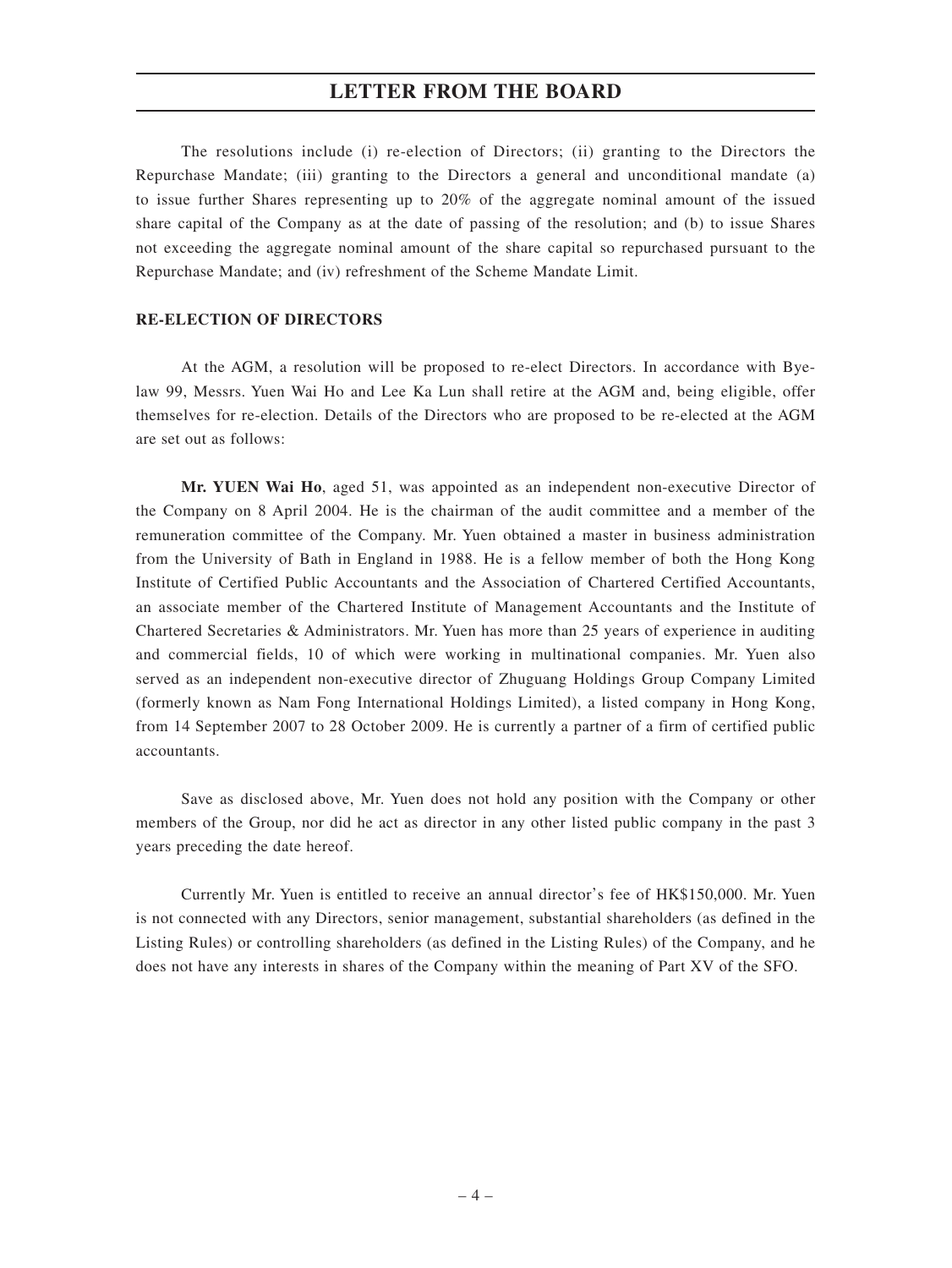**Mr. LEE Ka Lun**, aged 56, was appointed as an independent non-executive Director of the Company on 17 April 2007. He is a member of both the audit committee and the remuneration committee of the Company. Mr. Lee is a fellow member of the Association of Chartered Certified Accountants in UK. He has over 25 years experience in banking and auditing. He had been the Deputy Chief Executive of Lloyds TSB Bank plc, Hong Kong Branch and Regional Director – Finance and Operation of Lloyds TBS's operations in Asia for over 15 years and has extensive experience on corporate banking, private banking, treasury, operations, IT developments and general management. Mr. Lee also serves as an independent non-executive director of two other listed companies in Hong Kong namely Chow Sang Sang Holdings International Limited and Yuexiu Property Company Limited. He was an independent non-executive director of Denway Motors Limited, a company which had been withdrawn its listing on the Stock Exchange after privatization in August 2010, from 30 June 1999 to 26 August 2010.

Save as disclosed above, Mr. Lee does not hold any position with the Company or other members of the Group, nor did he act as director in any other listed public company in the past 3 years preceding the date hereof.

Currently Mr. Lee is entitled to receive an annual director's fee of HK\$150,000. Mr. Lee is not connected with any Directors, senior management, substantial shareholders (as defined in the Listing Rules) or controlling shareholders (as defined in the Listing Rules) of the Company, and he does not have any interests in shares of the Company within the meaning of Part XV of the SFO.

There are no service contracts entered into between the above two Directors and the Company and they are subject to retirement by rotation and re-election in accordance with the Bye-laws. Their directors' remunerations shall be reviewed by the remuneration committee of the Company and determined by the Board annually on the basis of the responsibilities of the Directors and the prevailing market condition and subject to the approval of the Shareholders.

Save as disclosed above, there are no other matters that need to be brought to the attention of the Shareholders and there are no other information required to be disclosed pursuant to Rule 13.51(2) of the Listing Rules.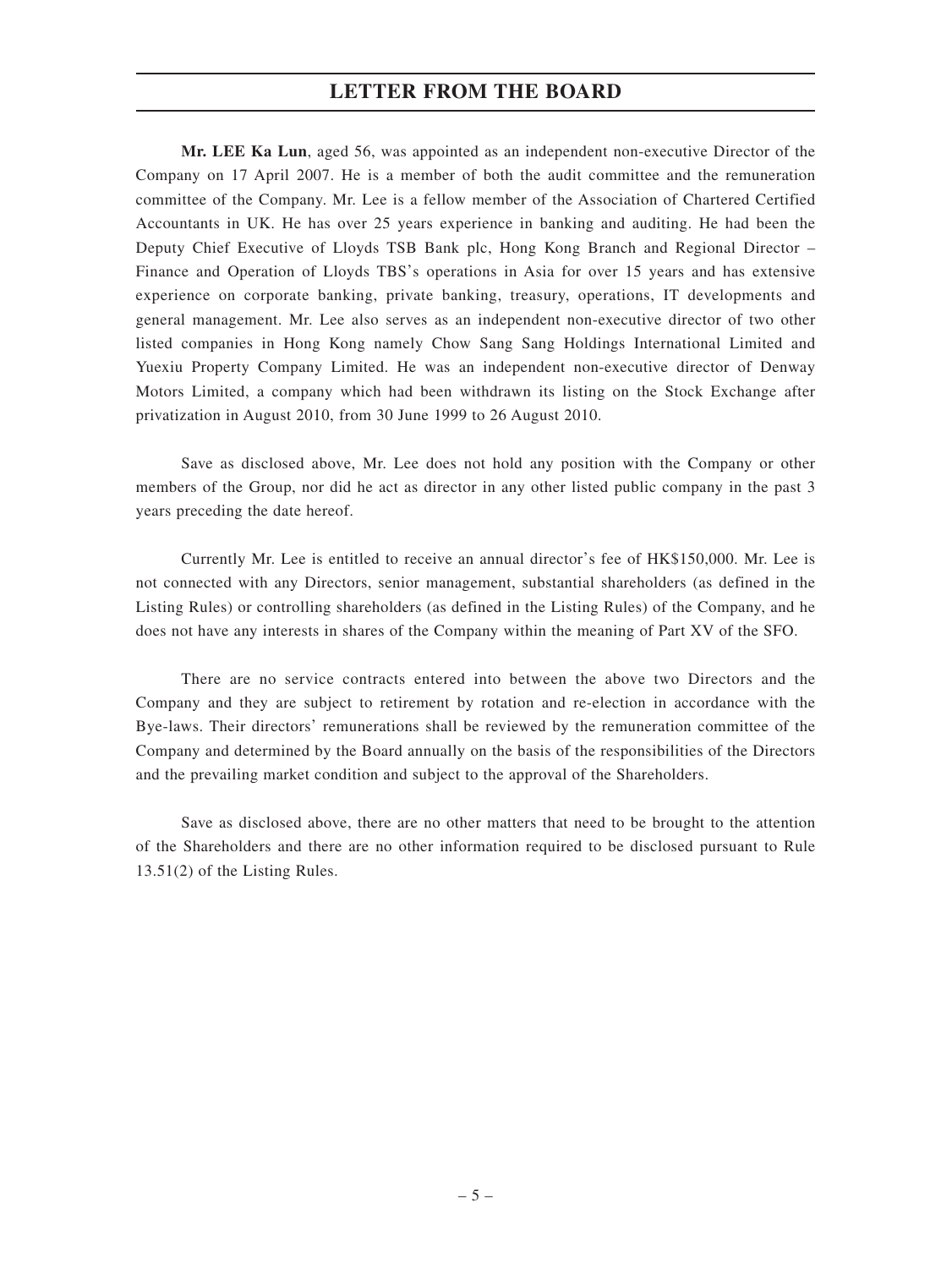#### **THE REPURCHASE MANDATE AND GENERAL MANDATE TO ISSUE SHARES**

At the AGM, an ordinary resolution will be proposed to grant to the Directors the Repurchase Mandate subject to the criteria set out in Appendix I to this circular.

The Repurchase Mandate and general mandate to issue Shares will expire upon the earliest of:

- (i) the conclusion of the next annual general meeting of the Company;
- (ii) the expiration of the period within which the next annual general meeting of the Company is required by the Bye-laws or any applicable law to be held; or
- (iii) the revocation or variation of such authority by an ordinary resolution of the Shareholders in general meeting.

In accordance with the Listing Rules, the Company is required to send to the Shareholders an explanatory statement, which is set out in Appendix I of this circular.

Ordinary resolutions will also be proposed at the AGM in respect of (1) the grant of the general mandate to issue, allot and deal with new Shares not exceeding 20% of the issued share capital of the Company at the date of passing the resolutions (the "Issue Mandate"), and (2) the extension of the Issue Mandate so granted to the Directors by adding to it any Shares repurchased by the Company up to 10% of the issued share capital of the Company at the date of passing the resolution regarding the Repurchase Mandate.

As at the Latest Practicable Date, the issued share capital of the Company comprised 7,787,175,000 Shares. Assuming the resolution in relation to the grant of the Issue Mandate is passed at the AGM and no further Shares are issued or repurchased before the AGM, the maximum number of Shares may be issued, allotted and dealt with under the Issue Mandate will be 1,557,435,000 Shares, representing 20% of the issued share capital of the Company as at the Latest Practicable Date.

#### **REFRESHMENT OF THE SCHEME MANDATE LIMIT**

The Company adopted the Share Option Scheme on 22 November 2002. Apart from the Share Option Scheme, the Company has no other share option scheme. The Scheme Mandate Limit was set at 10% of the Shares in issue as at the date of adoption of the Share Option Scheme in compliance with the Listing Rules. Subject to prior Shareholders' approval, the Company may, at any time thereafter, refresh the Scheme Mandate Limit to the extent not exceeding 10% of the Shares in issue as at the aforesaid Shareholders' approval.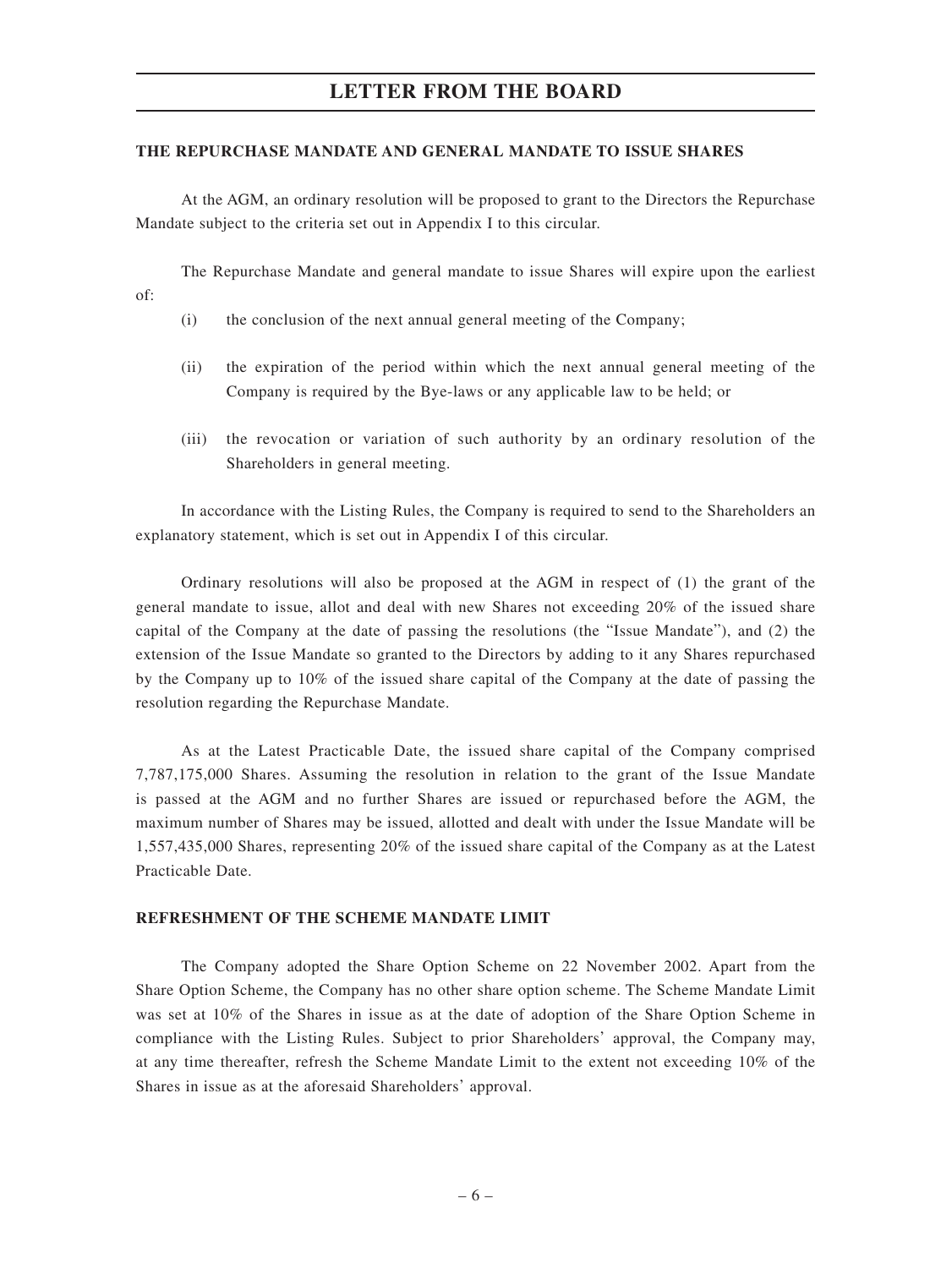The existing Scheme Mandate Limit is 715,800,000 Shares, being 10% of the Shares in issue as at the date of approval of the refreshment of the Scheme Mandate Limit at the special general meeting of the Company held on 23 June 2008.

As at the Latest Practicable Date, Options carrying the rights to subscribe for 563,000,000 Shares were granted under the existing Scheme Mandate Limit under the Share Option Scheme, representing approximately 7.87% of the issued share capital of the Company as at the date of refreshment of the Scheme Mandate Limit on 23 June 2008, and approximately 7.23% of the issued share capital of the Company as at the Latest Practicable Date. Out of the Options granted, 386,000,000 Options had been exercised and no Options had been lapsed or cancelled as at the Latest Practicable Date. As at the Latest Practicable Date, there were 177,000,000 outstanding Options, representing approximately 2.27% of the issued share capital of the Company. No Directors had any interests in the Options as at the Latest Practicable Date.

It is proposed that subject to the Listing Committee of the Stock Exchange granting the listing of, and permission to deal in the Shares to be issued pursuant to the exercise of Options granted under the refreshed Scheme Mandate Limit and the passing of the relevant resolution at the AGM, the Scheme Mandate Limit be refreshed so that the total number of Shares, which may be issued upon exercise of all Options to be granted under the Share Option Scheme under the Scheme Mandate Limit as refreshed, shall not exceed 10% of the Shares in issue as at the date of approval of the relevant resolution by the Shareholders at the AGM. Options previously granted under the Share Option Scheme (including without limitation those outstanding, cancelled, lapsed or exercised in accordance with the Share Option Scheme) will not be counted for the purpose of calculating the Scheme Mandate Limit as refreshed.

As at the Latest Practicable Date, the Company had 7,787,175,000 Shares in issue. Pursuant to the terms of the Share Option Scheme and in compliance with the Listing Rules, the maximum number of Shares, which may be issued upon the exercise of all the Options to be granted under the Share Option Scheme under the Scheme Mandate Limit as refreshed should be 778,717,500 Shares (assuming no further issue or repurchase of Shares prior to the AGM).

Pursuant to the Listing Rules, the Shares which may be issued upon exercise of all outstanding options granted and yet to be exercised under the Share Option Scheme and any other option scheme(s) of the Company (or its subsidiaries) at any time shall not exceed  $30\%$  of the Shares in issue from time to time. No options shall be granted under the Share Option Scheme or any other scheme(s) of the Company (or its subsidiaries) if this will result in the 30% limit being exceeded.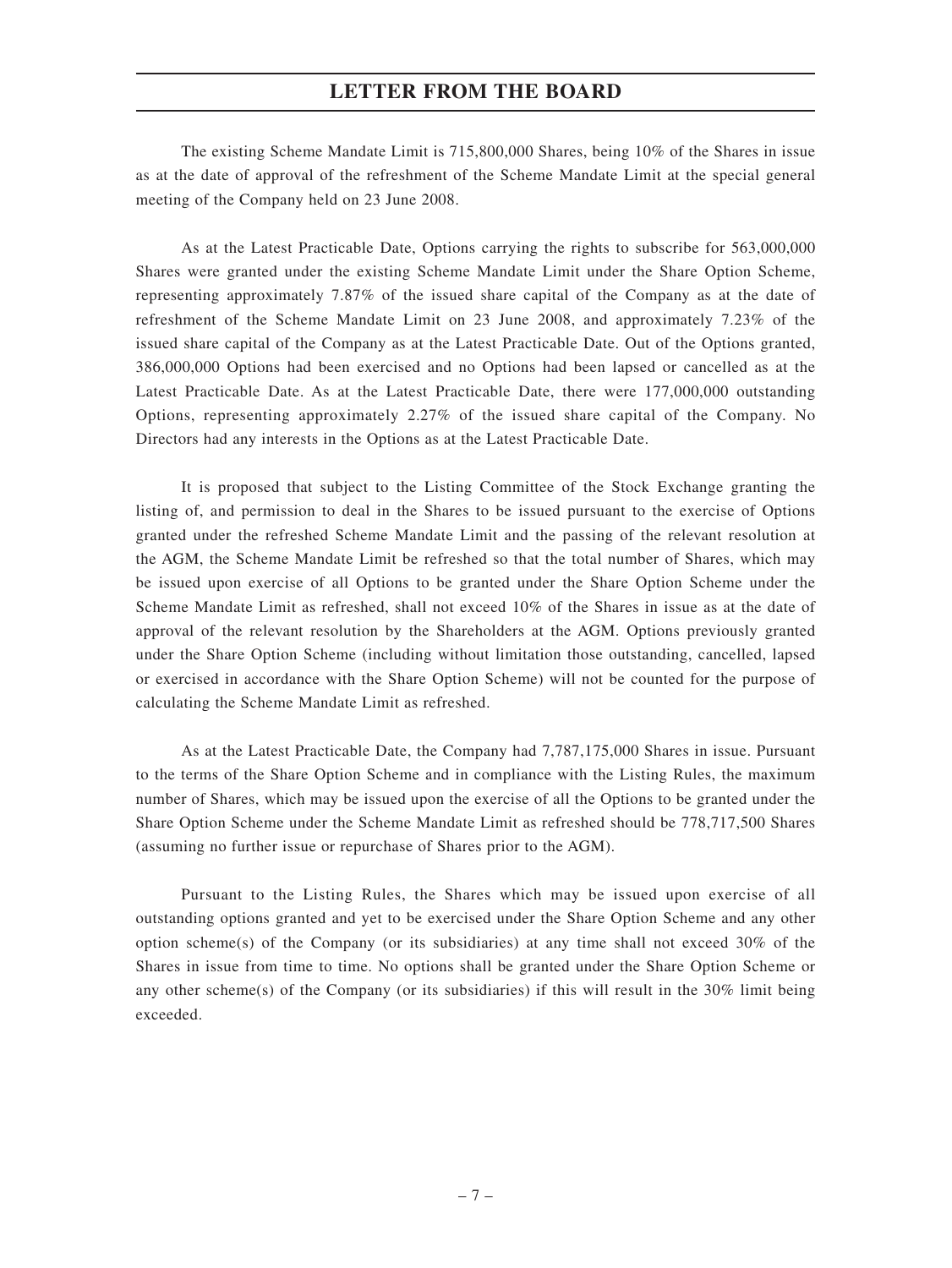#### **Conditions of the refreshment of the Scheme Mandate Limit**

The proposed refreshment of the Scheme Mandate Limit is conditional upon:

- (i) the passing of the ordinary resolution by the Shareholders at the AGM to approve the proposed refreshment of the Scheme Mandate Limit; and
- (ii) the Listing Committee of the Stock Exchange granting the approval of the listing of, and permission to deal in, the Shares to be allotted and issued pursuant to the exercise of Options granted under the refreshed Scheme Mandate Limit.

Application will be made to the Stock Exchange for granting approval of the listing of, and permission to deal in, the Shares which may be issued upon exercise of Options to be granted under the refreshed Scheme Mandate Limit.

#### **Reasons for the refreshment of the Scheme Mandate Limit**

The purpose of the Share Option Scheme is to recognize the contribution of employees and consultants of the Group. Given the existing Scheme Mandate Limit has almost reached its maximum, it will be difficult for the Share Option Scheme to continue to serve its intended purpose for the benefits of the Company and its Shareholders unless the Scheme Mandate Limit is refreshed in accordance with the rules of the Share Option Scheme. The Directors consider that the proposed refreshment of the Scheme Mandate Limit will enable the Company to grant further Options to eligible participants so as to provide opportunities and incentives to them to work towards enhancing the values of the Company and Shares for the benefit of the Company and Shareholders as a whole.

#### **ANNUAL GENERAL MEETING**

Notice of the AGM is set out in Appendix II to this circular. A form of proxy for use at the AGM is enclosed herewith. Whether or not you are able to attend the AGM in person, you are requested to complete the form of proxy in accordance with the instructions printed thereon and return it to the branch share registrar of the Company in Hong Kong, Tricor Standard Limited at 26/F, Tesbury Centre, 28 Queen's Road East, Wanchai, Hong Kong as soon as practicable and in any event not later than 48 hours before the time appointed for holding of the AGM or any adjournment thereof. Completion and return of the proxy form will not preclude you from attending and voting in person at the AGM or any adjourned meeting should you so wish.

Pursuant to Rule 13.39(4) of the Listing Rules, any vote of shareholders at a general meeting must be taken by poll. Further announcement on the results of the poll vote will be made by the Company after the AGM.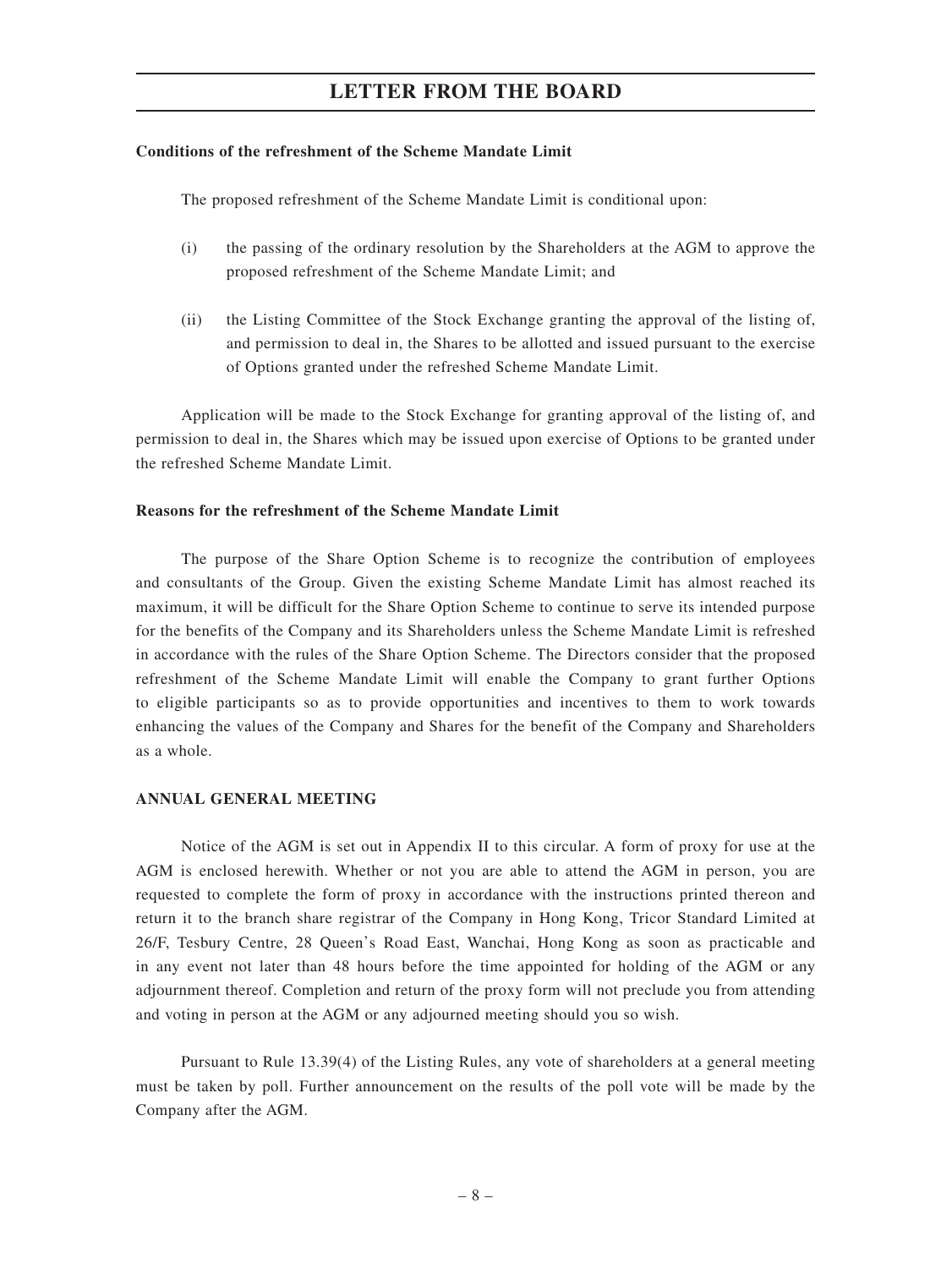#### **RESPONSIBILITY STATEMENT**

This circular, for which the Directors collectively and individually accept full responsibility, includes particulars given in compliance with the Listing Rules for the purpose of giving information with regard to the Company. The Directors, having made all reasonable enquiries, confirm that to the best of their knowledge and belief the information contained in this circular is accurate and complete in all material respects and not misleading or deceptive, and there are no other matters the omission of which would make any statement herein or this circular misleading.

#### **RECOMMENDATION**

The Directors are of the opinion that the re-election of the retiring Directors, the Repurchase Mandate, the general mandates to issue Shares, the extension of the general mandates to issue Shares by adding the number of shares repurchased and the refreshment of the Scheme Mandate Limit are in the best interests of the Company and the Shareholders as a whole and, accordingly, recommend you to vote in favour of the relevant resolutions at the AGM.

> Yours faithfully, By order of the Board **REXLot Holdings Limited Chan How Chung, Victor** Executive Director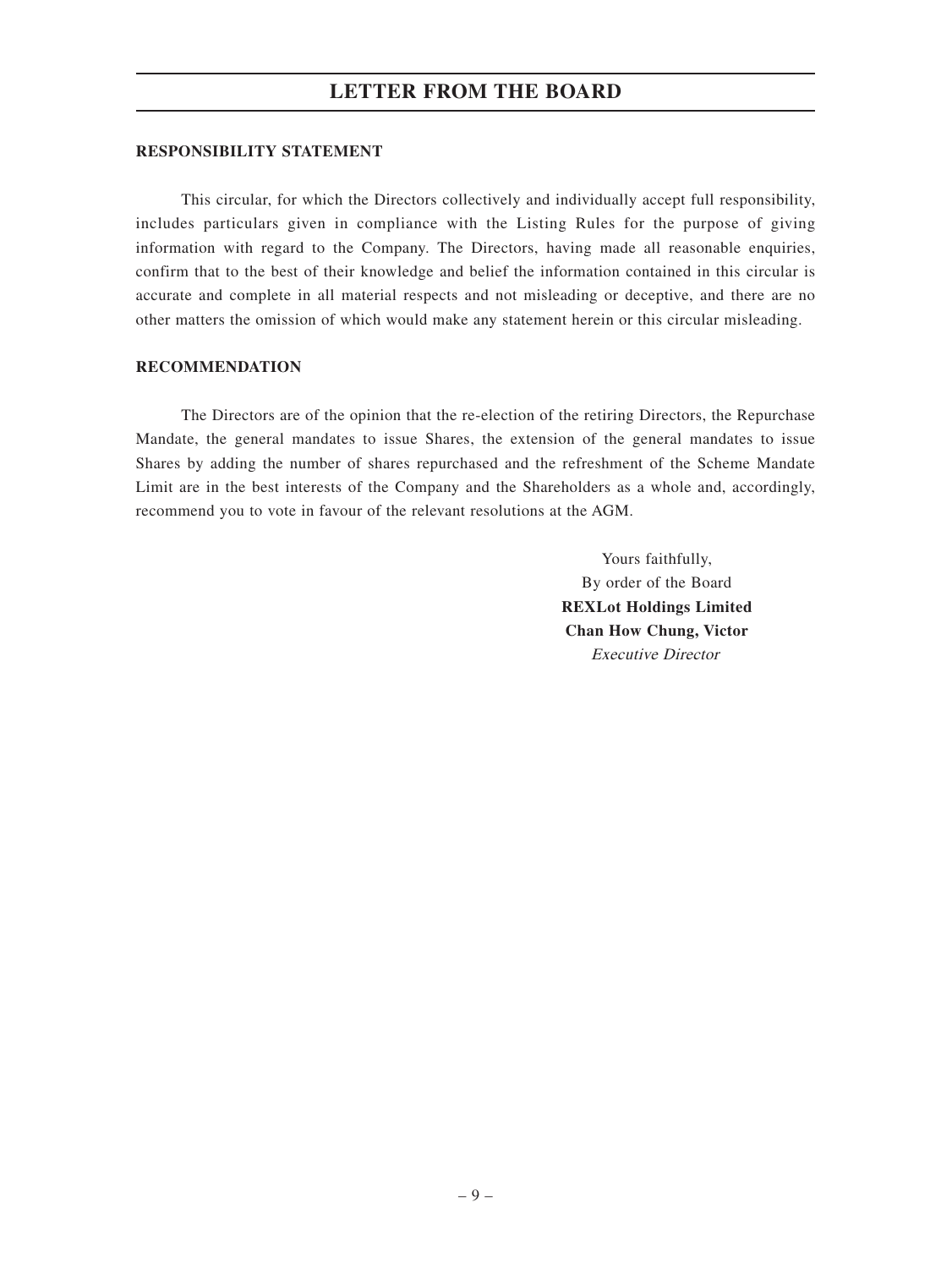# **APPENDIX I EXPLANATORY STATEMENT**

This is an explanatory statement given to Shareholders relating to the resolution to be proposed at the AGM for approving the Repurchase Mandate. This explanatory statement contains all the information required pursuant to Rule  $10.06(1)(b)$  and other relevant provisions of the Listing Rules, which is set out as follows:

#### **1. SHARE CAPITAL**

As at the Latest Practicable Date, the issued share capital of the Company comprised 7,787,175,000 Shares.

Exercise in full of the Repurchase Mandate, on the basis that no further Shares are issued or repurchased prior to the date of the AGM, could accordingly result in up to 778,717,500 Shares, representing 10% of the issued share capital of the Company as at the Latest Practicable Date, being repurchased by the Company.

#### **2. REASONS FOR REPURCHASES**

The Directors believe that it is in the best interests of the Company and its Shareholders to seek a general authority from Shareholders to enable the Directors to purchase Shares of the Company in the market. Such purchases may, depending on market conditions and funding arrangements at the time, lead to an enhancement of the net value of the Company and/or its earnings per Share and will only be made when the Directors believe that such a purchase will benefit the Company and its Shareholders.

#### **3. FUNDING OF REPURCHASES**

Pursuant to the Repurchase Mandate, repurchases would be funded entirely from the Company's available cashflow or working capital facilities which will be funds legally available in accordance with the provisions of the Bye-laws and the Bermuda law for the purpose. It is envisaged that the funds required for any repurchase would be derived from those funds of the Company, legally permitted to be utilised in this connection, including capital paid up on the Shares to be repurchased, profits otherwise available for distribution and sums standing to either the share premium account or contributed surplus account of the Company.

On the basis of the consolidated financial position of the Company as at 31 December 2010 (being the date to which the latest published audited financial statements of the Company have been made up), the Directors consider that the exercise in full of the Repurchase Mandate would not have a material adverse impact on the working capital or gearing level of the Company. No repurchase would be made in circumstances that would have a material adverse impact on the working capital or gearing level of the Company (as compared with the position disclosed in the latest published audited financial statements) unless the Directors consider that such purchases were in the best interests of the Company notwithstanding such material adverse impact.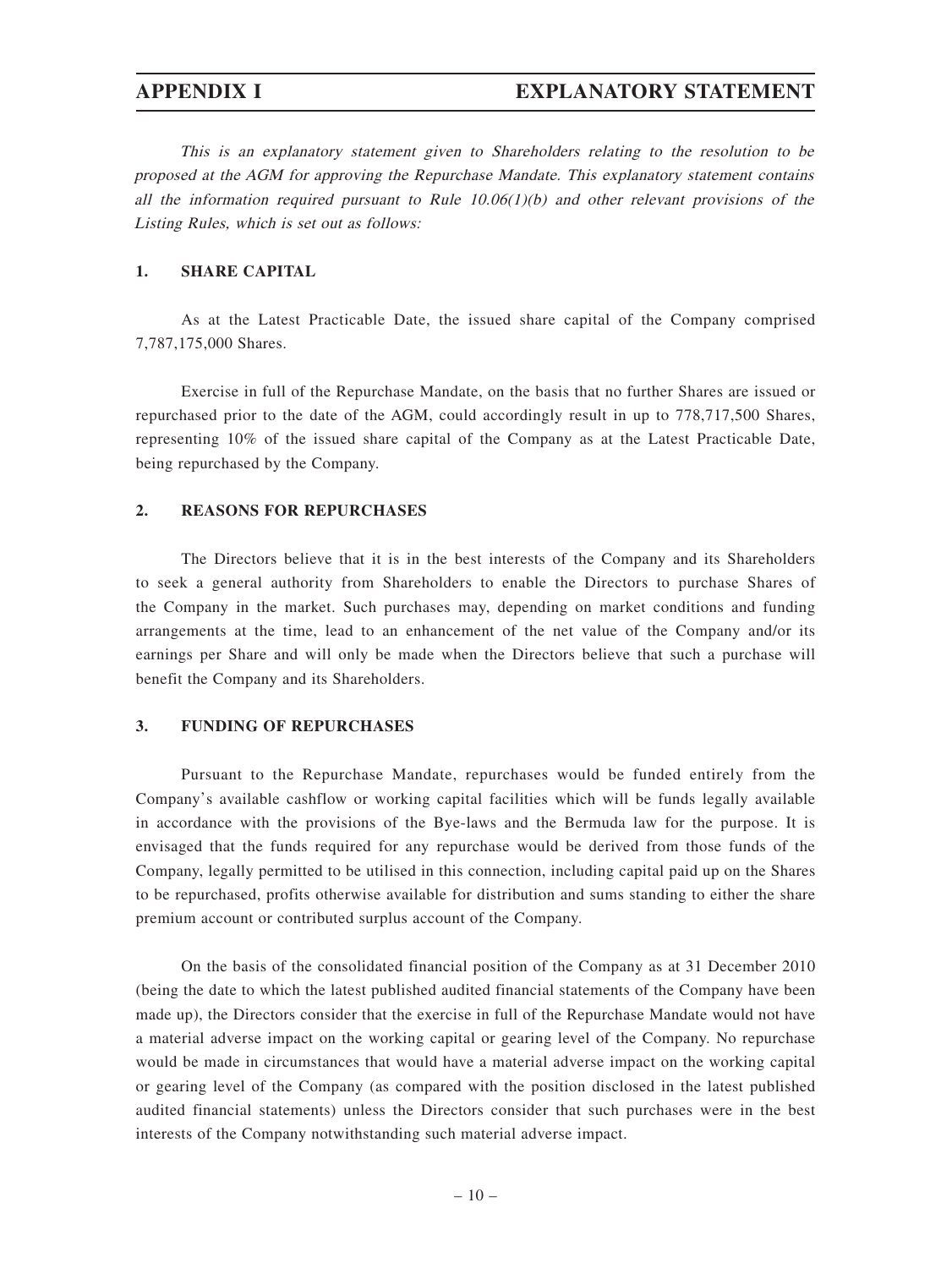### **4. SHARE PRICES**

The highest and lowest market prices at which the Shares have traded on the Stock Exchange in each of the previous twelve months preceding the Latest Practicable Date were as follows:

| Month                                     | <b>Highest</b> | Lowest |
|-------------------------------------------|----------------|--------|
|                                           | HK\$           | HK\$   |
|                                           |                |        |
| 2010                                      |                |        |
| April                                     | 1.230          | 0.900  |
| May                                       | 0.920          | 0.670  |
| June                                      | 0.830          | 0.720  |
| July                                      | 0.710          | 0.570  |
| August                                    | 0.730          | 0.630  |
| September                                 | 0.770          | 0.690  |
| October                                   | 0.750          | 0.700  |
| November                                  | 0.890          | 0.720  |
| December                                  | 0.870          | 0.760  |
|                                           |                |        |
| 2011                                      |                |        |
| January                                   | 0.910          | 0.810  |
| February                                  | 0.910          | 0.860  |
| March                                     | 0.860          | 0.770  |
| April (up to the Latest Practicable Date) | 0.860          | 0.820  |

### **5. REPURCHASES OF SHARES MADE BY THE COMPANY**

No repurchases of Shares have been made by the Company during the last six months.

### **6. GENERAL INFORMATION**

None of the Directors nor, to the best of their knowledge, having made all reasonable enquiries, any of their associates, have any present intention, if the Repurchase Mandate is approved and exercised, to sell any Shares to the Company or its subsidiaries.

The Directors have undertaken to the Stock Exchange, so far as the same may be applicable, to exercise the power of the Company to repurchase Shares in accordance with the Listing Rules and the applicable laws of Bermuda.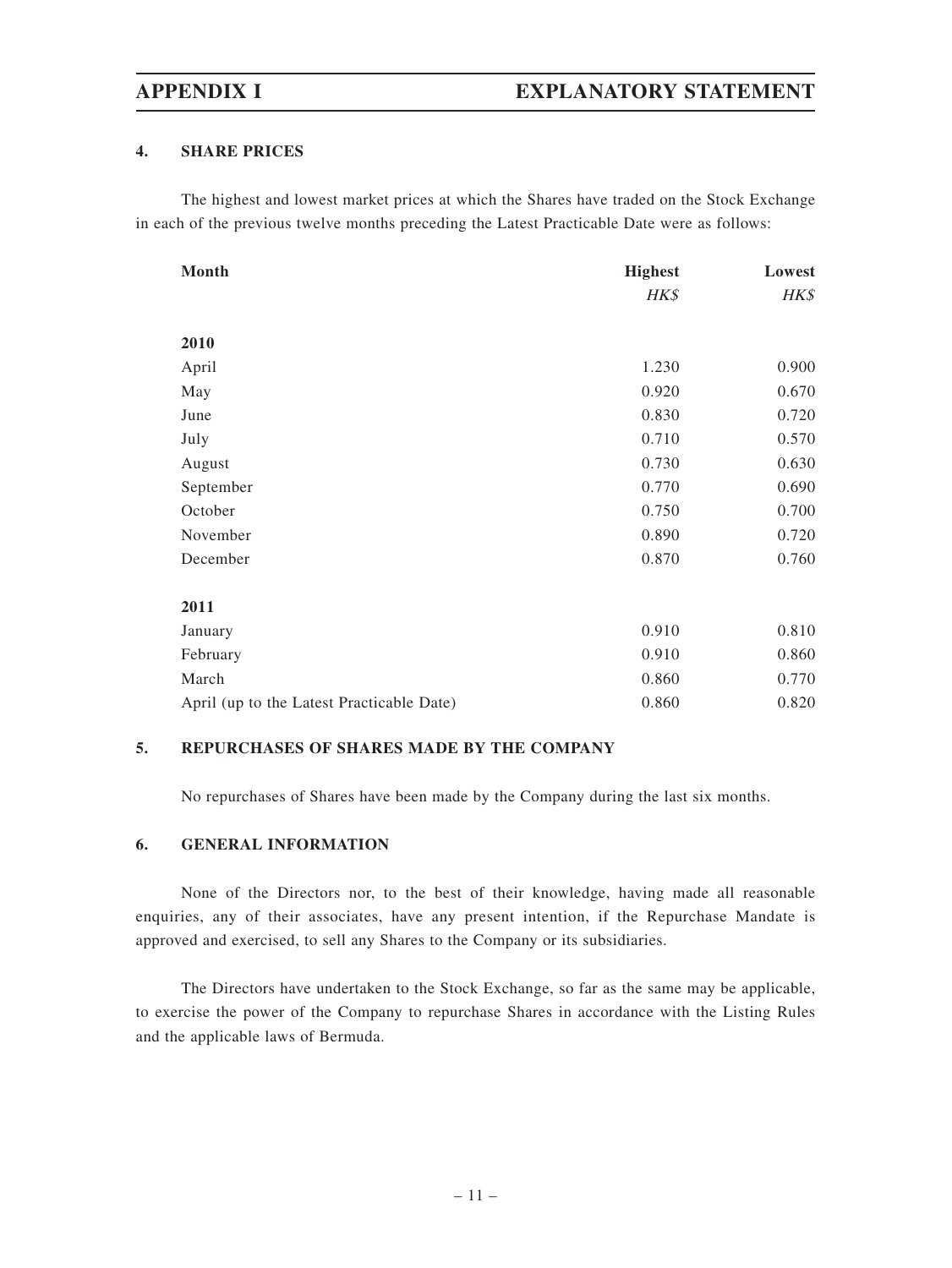If as a result of a share repurchase a Shareholder's proportionate interest in the voting rights of the Company increases, such increase will be treated as an acquisition for the purpose of Takeovers Code. Accordingly, a Shareholder or a group of Shareholders acting in concert (within the meaning of the Takeovers Code) depending on the level of increase of the Shareholder's interest, could obtain or consolidate control of the Company and become obliged to make a mandatory offer in accordance with rule 26 of the Takeovers Code as a result of such increase. Assuming that the Repurchase Mandate is exercised in full, the shareholding structure of the Company (i) as at the Latest Practicable Date and (ii) immediately upon such repurchase are as follows:

|                                         |                         | Upon exercise of       |  |
|-----------------------------------------|-------------------------|------------------------|--|
|                                         | As at the Latest        | the Repurchase         |  |
|                                         | <b>Practicable Date</b> | <b>Mandate in full</b> |  |
|                                         | %                       | %                      |  |
|                                         |                         |                        |  |
| Kingly Profits Corporation              | 15.39                   | 17.11                  |  |
| Ameriprise Financial Inc.               | 8.99                    | 9.99                   |  |
| Capital Research and Management Company | 7.11                    | 7.89                   |  |

The Directors are not aware of any Shareholders or group of Shareholders acting in concert who will become obliged to make a mandatory offer in accordance with rule 26 of the Takeovers Code as a result of repurchase of Shares. The Directors also consider that such increase would not reduce the issued share capital in public hands to less than 25% as required under Rule 8.08 of the Listing Rules (or the relevant prescribed minimum percentage required by the Stock Exchange).

No other connected persons (as defined in the Listing Rules) have notified the Company that they have a present intention to sell Shares to the Company, or have undertaken not to do so, if the Repurchase Mandate is approved by the Shareholders.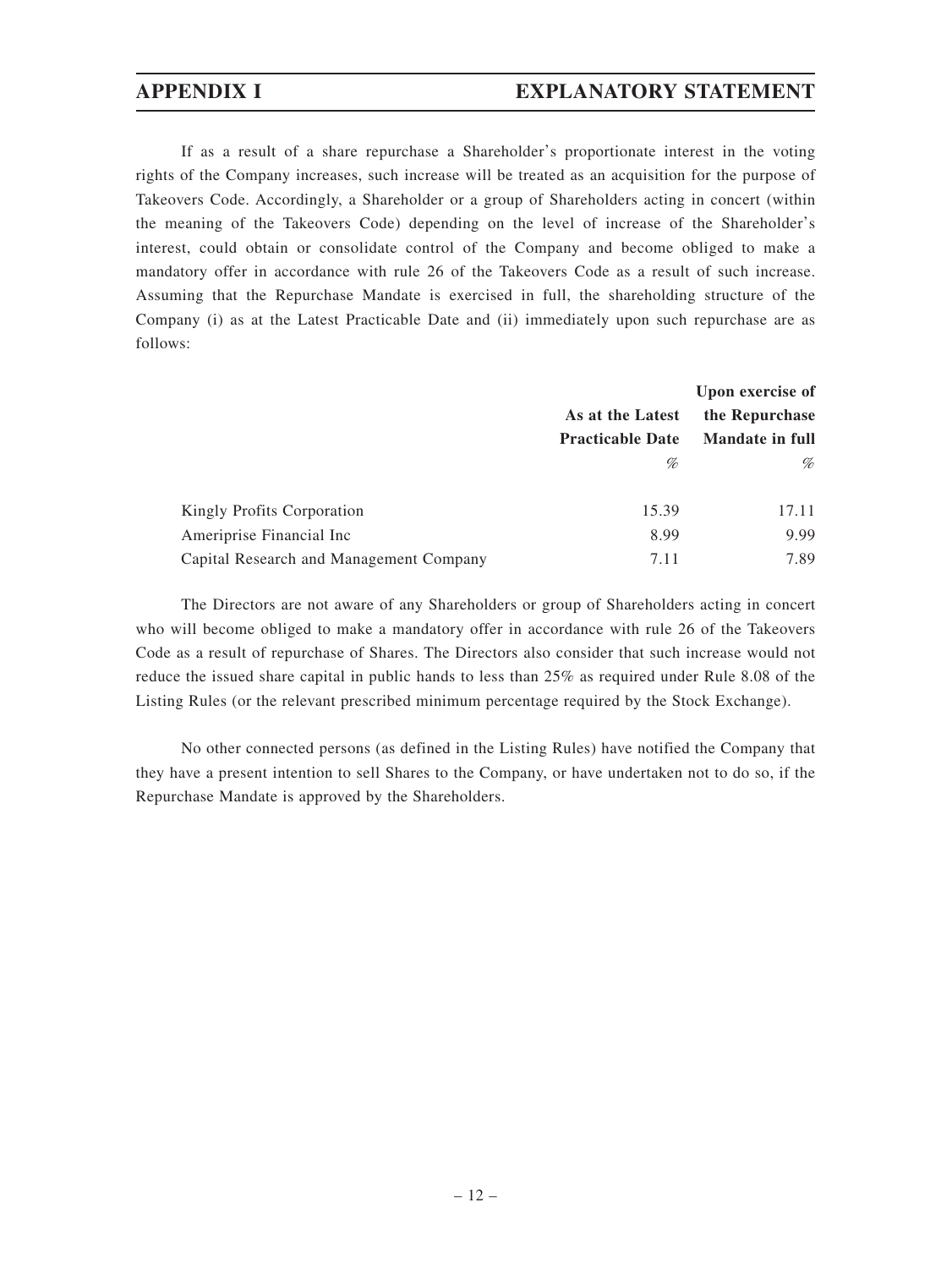# **REXLot Holdings Limited** 御泰中彩控股有限公司

(Incorporated in Bermuda with limited liability) **(Stock code: 555)**

**NOTICE IS HEREBY GIVEN** that the annual general meeting (the "Meeting") of REXLot Holdings Limited (the "Company") will be held at 34/F, COSCO Tower, Grand Millennium Plaza, 183 Queen's Road Central, Hong Kong on Wednesday, 29 June 2011 at 4:30 p.m. for the following purposes:

### **AS ORDINARY BUSINESS**

- 1. To receive and consider the audited financial statements together with the reports of the directors and auditors for the year ended 31 December 2010.
- 2. To declare final dividend for the year ended 31 December 2010.
- 3. To re-elect directors.
- 4. To authorize the board of directors to fix the directors' remuneration.
- 5. To re-appoint auditors and to authorize the board of directors to fix their remuneration.

#### **AS SPECIAL BUSINESS**

6. To consider and, if thought fit, pass with or without amendments, the following resolution as an ordinary resolution:

### "**THAT**:

(a) subject to sub-paragraph (b) below, the exercise by the directors of the Company during the Relevant Period (as hereinafter defined) of all the powers of the Company to repurchase shares of HK\$0.01 each in the share capital of the Company on The Stock Exchange of Hong Kong Limited (the "Stock Exchange") or any other stock exchange on which the securities of the Company may be listed and which is recognized by the Securities and Futures Commission and the Stock Exchange for this purpose, subject to and in accordance with all applicable laws and the requirements of the Rules Governing the Listing of Securities on the Stock Exchange or of any other stock exchange as amended from time to time, be and is hereby generally and unconditionally approved;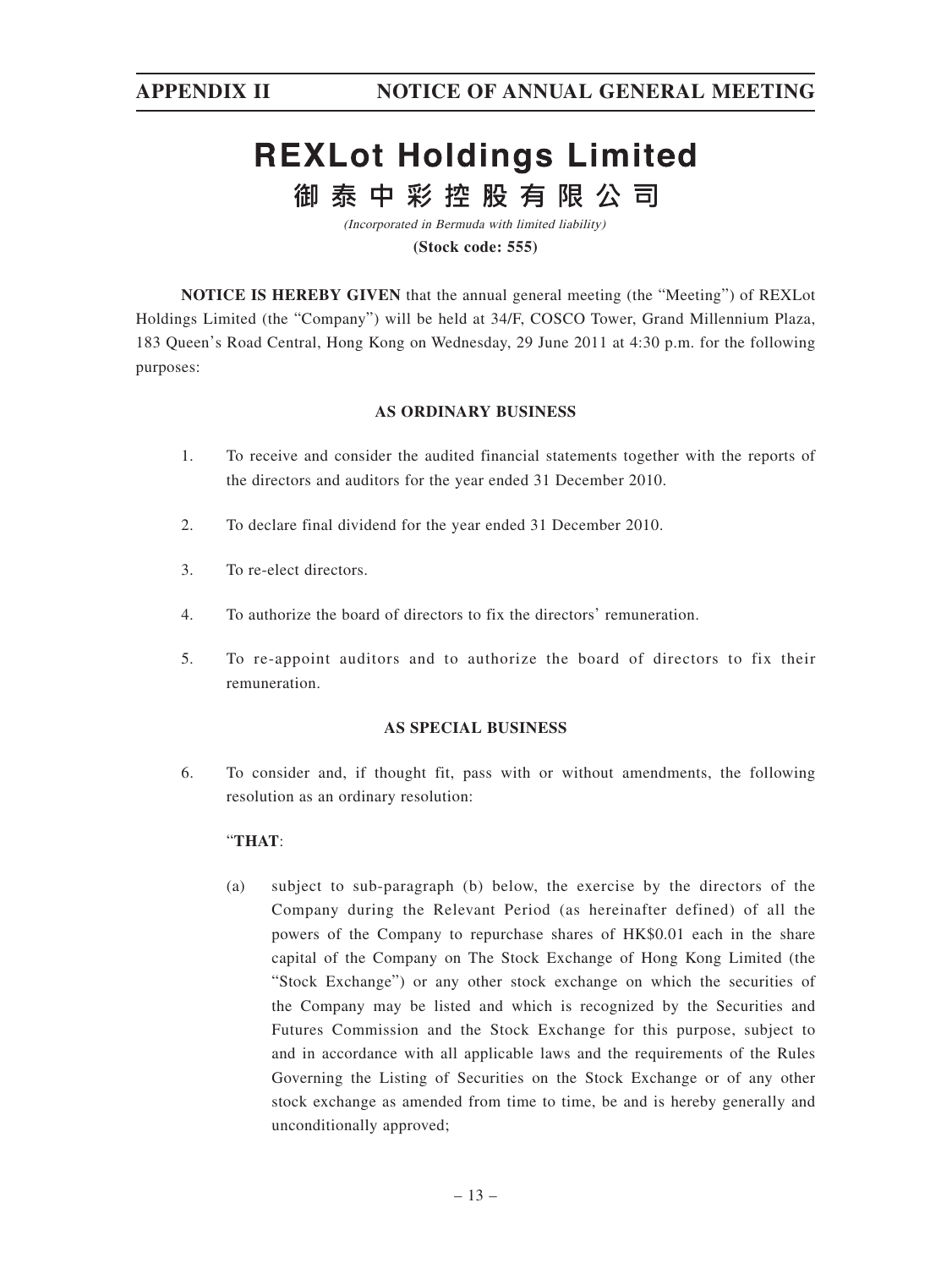- (b) the aggregate nominal amount of shares to be repurchased by the Company pursuant to the approval in sub-paragraph (a) above shall not exceed 10 per cent. of the aggregate nominal amount of the share capital of the Company in issue as at the date of passing of this resolution, and the said approval shall be limited accordingly; and
- (c) for the purpose of this resolution,

"Relevant Period" means the period from the passing of this resolution until whichever is the earliest of:

- (i) the conclusion of the next annual general meeting of the Company;
- (ii) the expiration of the period within which the next annual general meeting of the Company is required by any applicable laws or the Company's bye-laws to be held; or
- (iii) the revocation or variation of the authority given under this resolution by an ordinary resolution of the shareholders in a general meeting of the Company."
- 7. To consider and, if thought fit, pass with or without amendments, the following resolution as an ordinary resolution:

### "**THAT**:

- (a) subject to sub-paragraph (c) below, the exercise by the directors of the Company during the Relevant Period (as hereinafter defined) of all the powers of the Company to allot, issue or otherwise deal with additional shares in the share capital of the Company and to make or grant offers, agreements and options which might require the exercise of such powers, be and is hereby generally and unconditionally approved;
- (b) the approval in sub-paragraph (a) above shall authorize the directors of the Company during the Relevant Period to make or grant offers, agreements and options which might require the exercise of such powers after the end of the Relevant Period;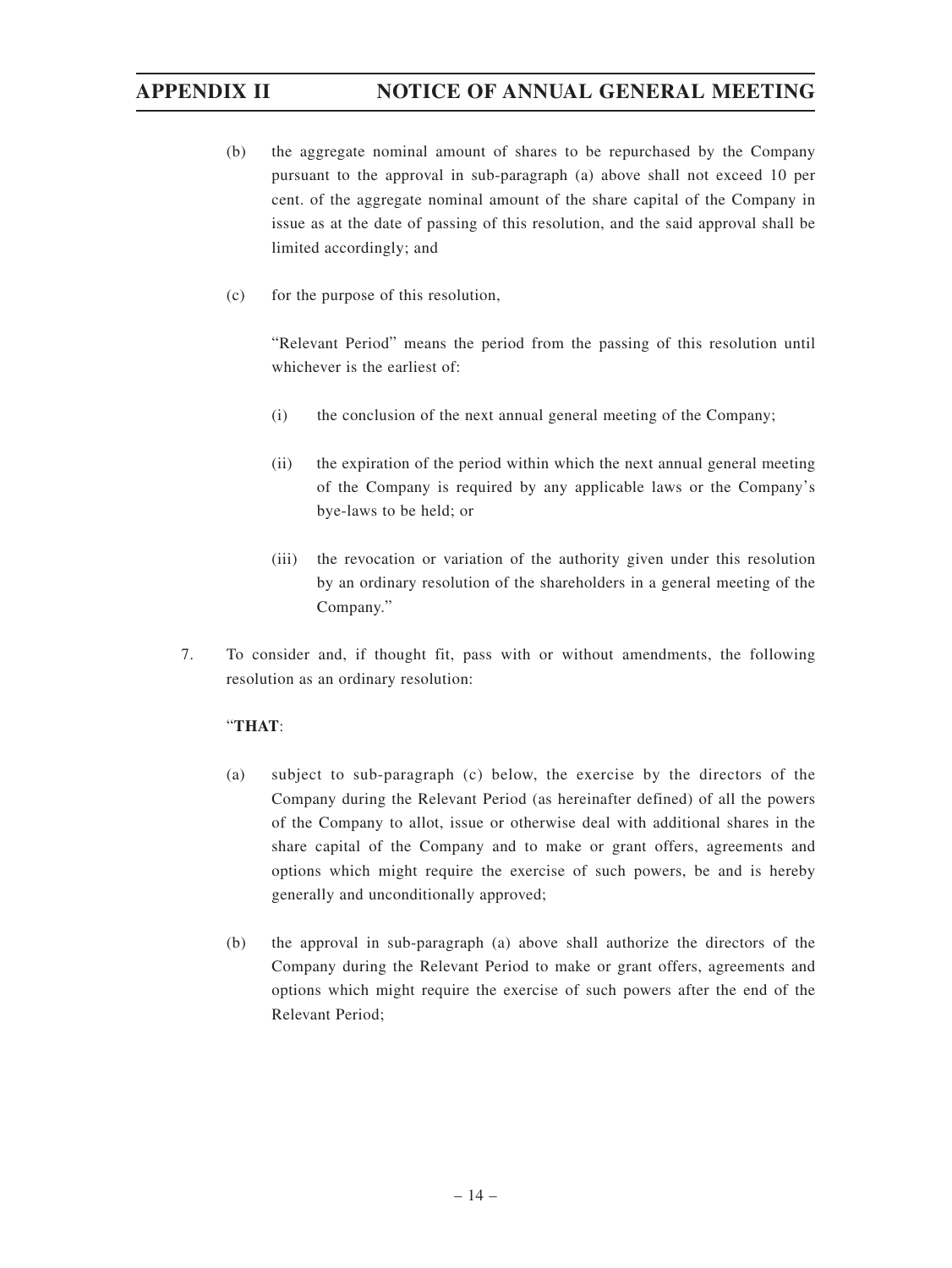# **APPENDIX II NOTICE OF ANNUAL GENERAL MEETING**

- (c) the aggregate nominal amount of share capital allotted or agreed conditionally or unconditionally to be allotted (whether pursuant to an option or otherwise) by the directors of the Company pursuant to the approval in sub-paragraph (a) of this resolution, otherwise than by way of (i) a Rights Issue (as defined in sub-paragraph (e) of this resolution); or (ii) the exercise of rights of subscription or conversion attaching to any warrants issued by the Company or any securities which are convertible into shares of the Company; or (iii) the exercise of any option granted under any share option scheme or similar arrangement for the time being adopted for the grant or issue to officers and/ or employees of the Company and/or any of its subsidiaries of options to subscribe for or rights to acquire shares of the Company; or (iv) any scrip dividend or similar arrangement providing for the allotment of shares in lieu of the whole or part of a dividend on shares of the Company in accordance with the Company's bye-laws shall not exceed the aggregate of (aa) 20 per cent. of the aggregate nominal amount of the share capital of the Company in issue as at the date of passing of this resolution plus (bb) (if the directors of the Company are so authorized by a separate ordinary resolution of the shareholders of the Company) the nominal amount of any share capital of the Company repurchased by the Company subsequent to the passing of this resolution, and the said approval shall be limited accordingly;
- (d) for the purpose of this resolution, "Relevant Period" shall have the same meaning as in resolution no. 6(c) above; and
- (e) "Rights Issue" means an offer of shares or other securities of the Company open for a period fixed by the directors of the Company to holders of shares of the Company or any class thereof whose names appear on the register of members of the Company on a fixed record date in proportion to their then holdings of such shares or class hereof (subject to such exclusions or other arrangements as the directors of the Company may deem necessary or expedient in relation to fractional entitlements or having regard to any restrictions or obligations under the laws of, or the requirements of any recognized regulatory body or any stock exchange in, or any territory outside, Hong Kong)."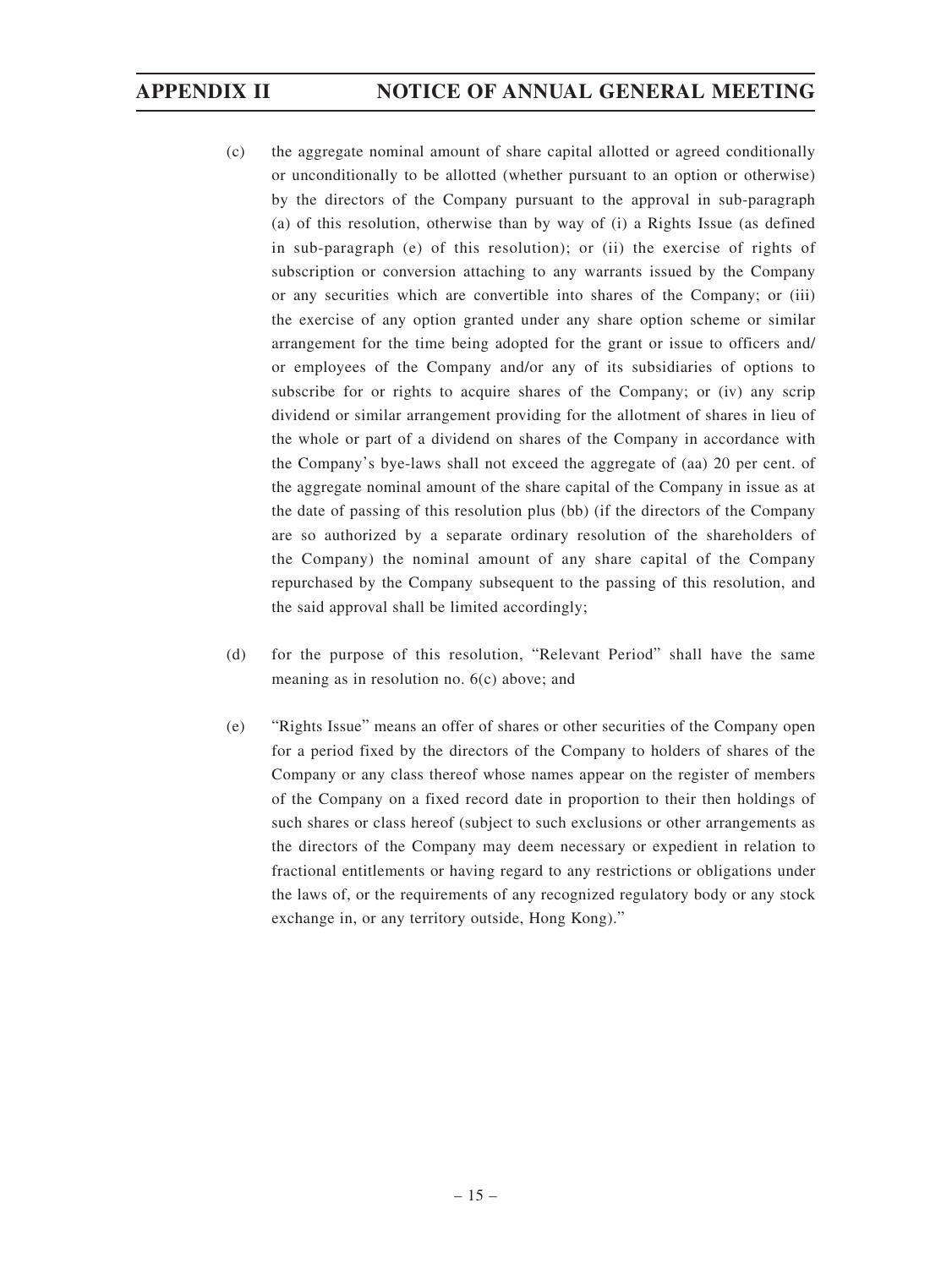8. To consider and, if thought fit, pass with or without amendments, the following resolution as an ordinary resolution:

"**THAT** conditional upon resolutions nos. 6 and 7 above being passed, the aggregate nominal amount of shares in the capital of the Company which are repurchased by the Company under the authority granted to the directors of the Company as mentioned in resolution no. 6 above shall be added to the aggregate nominal amount of share capital that may be allotted or agreed conditionally or unconditionally to be allotted by the directors of the Company pursuant to resolution no. 7 above."

9. To consider and, if thought fit, pass with or without amendments, the following resolution as an ordinary resolution:

"**THAT** subject to and conditional upon the Listing Committee of The Stock Exchange of Hong Kong Limited granting approval of the listing of, and permission to deal in, the shares in the share capital of the Company (the "Shares") to be issued pursuant to the exercise of options which may be granted under the refreshed scheme mandate limit (the "Scheme Mandate Limit") under the share option scheme adopted by the Company on 22 November 2002 (the "Scheme") in the manner as set out in paragraph (a) of this resolution below,

- (a) the refreshment of the Scheme Mandate Limit be and is hereby approved provided that the total number of Shares which may be allotted and issued upon exercise of any options to be granted under the Scheme (excluding options previously granted, outstanding, cancelled, lapsed or exercised in accordance with the Scheme) shall not exceed 10% of the Shares in issue as at the date of the passing of this resolution; and
- (b) the directors of the Company be and are hereby authorized to do all such acts and things and execute all such documents, including under seal where applicable, as they consider necessary or expedient to give effect to the foregoing arrangement."

By order of the board of **REXLot Holdings Limited Chan How Chung, Victor** Executive Director

Hong Kong, 30 April 2011

As at the date hereof, the executive directors of the Company are Mr. Chan How Chung, Victor and Mr. Boo Chun Lon. The independent non-executive directors of the Company are Mr. Yuen Wai Ho, Mr. Chow Siu Ngor and Mr. Lee Ka Lun.